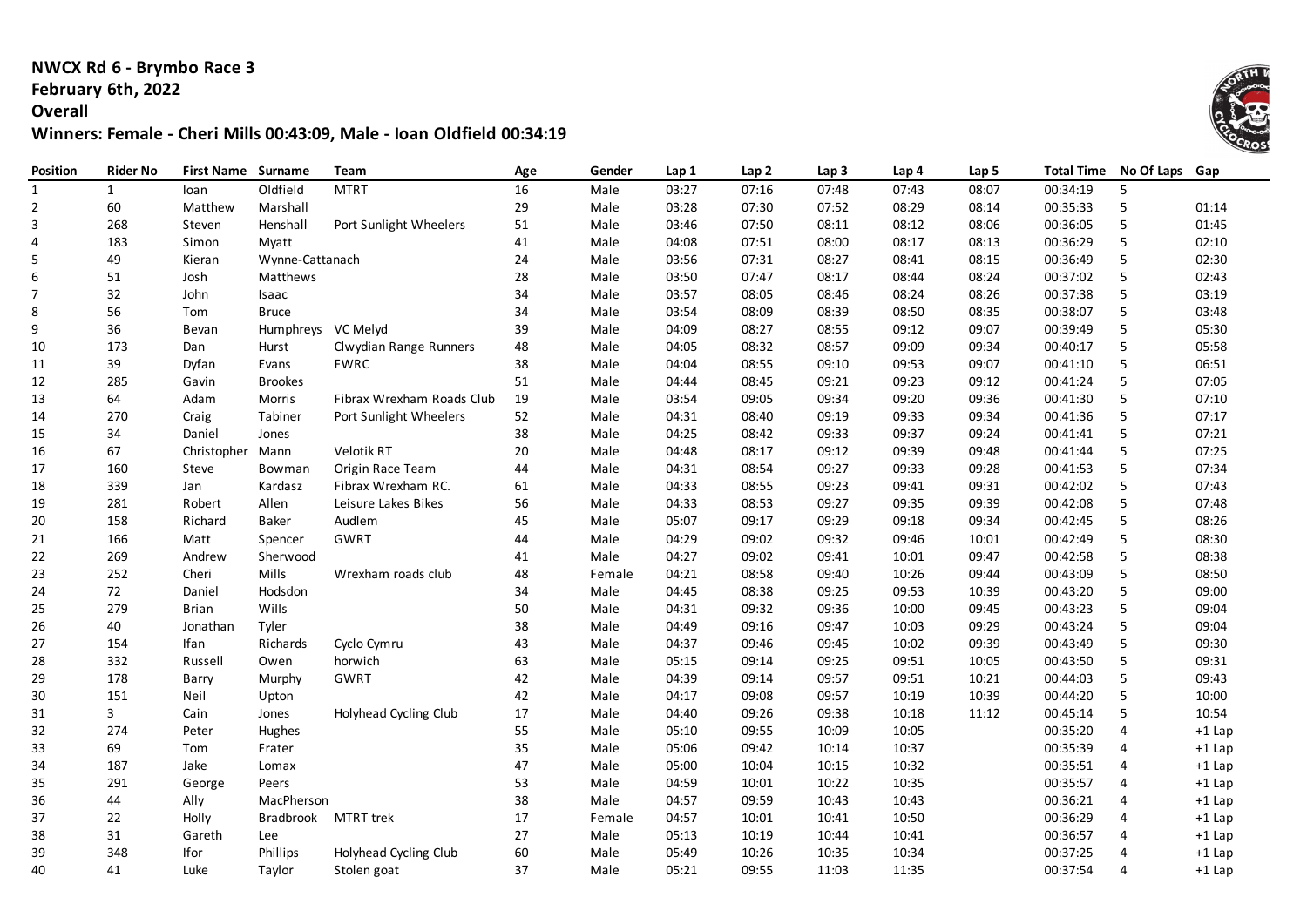# **NWCX Rd 6 - Brymbo Race 3 February 6th, 2022**

### **Overall**

# **Winners: Female - Cheri Mills 00:43:09, Male - Ioan Oldfield 00:34:19**

| Position   | <b>Rider No</b> | <b>First Name Surname</b> |                 | Team                             | Age | Gender | Lap 1 | Lap <sub>2</sub> | Lap <sub>3</sub> | Lap 4 | Lap <sub>5</sub> | <b>Total Time</b> | No Of Laps     | Gap       |
|------------|-----------------|---------------------------|-----------------|----------------------------------|-----|--------|-------|------------------|------------------|-------|------------------|-------------------|----------------|-----------|
| 41         | 68              | Simon                     | Morris          |                                  | 21  | Male   | 05:08 | 10:47            | 11:34            | 10:41 |                  | 00:38:10          | 4              | $+1$ Lap  |
| 42         | 33              | Hywel                     | Lloyd           |                                  | 36  | Male   | 05:19 | 10:09            | 11:34            | 11:15 |                  | 00:38:17          | 4              | $+1$ Lap  |
| 43         | 157             | Christian                 | Walton-evan Hsw |                                  | 49  | Male   | 05:27 | 10:03            | 11:28            | 11:30 |                  | 00:38:28          | 4              | $+1$ Lap  |
| 44         | 170             | Nigel                     | <b>Bosley</b>   |                                  | 47  | Male   | 05:44 | 10:47            | 11:09            | 11:02 |                  | 00:38:42          | 4              | $+1$ Lap  |
| 45         | 180             | Graham                    | Hand            | Flattyres MTB                    | 44  | Male   | 05:02 | 11:16            | 11:24            | 11:12 |                  | 00:38:54          | 4              | $+1$ Lap  |
| 46         | 74              | Tom                       | Blakemore       |                                  | 33  | Male   | 05:24 | 10:51            | 11:37            | 11:10 |                  | 00:39:02          | 4              | $+1$ Lap  |
| 47         | 138             | <b>Bronwen</b>            | Jenkinson       |                                  | 24  | Female | 05:25 | 10:58            | 11:06            | 11:44 |                  | 00:39:13          | 4              | $+1$ Lap  |
| 48         | 296             | Stephen                   | Mazzone         | Cogs                             | 59  | Male   | 05:57 | 10:56            | 11:17            | 11:15 |                  | 00:39:24          | 4              | $+1$ Lap  |
| 49         | 70              | Thomas                    | Higgins         |                                  | 20  | Male   | 05:07 | 11:02            | 11:36            | 11:46 |                  | 00:39:31          | 4              | $+1$ Lap  |
| 50         | 333             | Gwyn                      | Thomas          |                                  | 60  | Male   | 05:34 | 10:47            | 11:43            | 11:39 |                  | 00:39:43          | 4              | $+1$ Lap  |
| 51         | 341             | lain                      | Wood            |                                  | 63  | Male   | 06:02 | 11:18            | 11:36            | 11:25 |                  | 00:40:21          | 4              | $+1$ Lap  |
| 52         | 322             | Jan                       | Rogers          | Chester Tri                      | 56  | Female | 06:13 | 11:07            | 11:26            | 11:50 |                  | 00:40:35          | 4              | $+1$ Lap  |
| 53         | 277             | Chris                     | <b>Bennett</b>  | GOG Triathlon Club               | 56  | Male   | 05:56 | 11:04            | 11:36            | 12:05 |                  | 00:40:42          | 4              | $+1$ Lap  |
| 54         | 282             | Marcus                    | Abbotts         | AUDLEM CYCLING CLUB              | 55  | Male   | 05:36 | 11:15            | 12:07            | 11:48 |                  | 00:40:45          | 4              | $+1$ Lap  |
| 55         | 177             | Charles                   | Enston          | none                             | 47  | Male   | 05:45 | 11:07            | 11:59            | 11:56 |                  | 00:40:48          | 4              | $+1$ Lap  |
| 56         | 284             | David                     | Jones           |                                  | 59  | Male   | 06:38 | 11:19            | 11:37            | 11:31 |                  | 00:41:05          | 4              | $+1$ Lap  |
| 57         | 182             | Isn                       | Ellis           |                                  | 49  | Male   | 06:28 | 11:24            | 11:50            | 11:29 |                  | 00:41:11          | 4              | $+1$ Lap  |
| 58         | 294             | Christopher               | Stephens        | Amberglow                        | 53  | Male   | 06:04 | 11:08            | 11:53            | 12:24 |                  | 00:41:29          | 4              | $+1$ Lap  |
| 59         | 185             | lain                      | Lancaster       | MerseyTri                        | 41  | Male   | 06:23 | 11:23            | 12:09            | 11:57 |                  | 00:41:53          | 4              | $+1$ Lap  |
| 60         | 266             | Jane                      | Rayner          |                                  | 47  | Female | 05:23 | 11:39            | 11:40            | 14:11 |                  | 00:42:53          | 4              | $+1$ Lap  |
| 61         | 247             | Chris                     | <b>Bowers</b>   |                                  | 45  | Male   | 06:40 | 11:29            | 12:02            | 12:49 |                  | 00:42:59          | 4              | $+1$ Lap  |
| 62         | 201             | Guy                       | Groves          | Cudd Army                        | 48  | Male   | 06:00 | 12:03            | 12:42            | 12:41 |                  | 00:43:26          | 4              | $+1$ Lap  |
| 63         | 271             | Justin e                  | Lewis           | Vc melyd                         | 51  | Male   | 05:58 | 12:01            | 12:58            | 12:34 |                  | 00:43:31          | 4              | $+1$ Lap  |
| 64         | 136             | Katrina                   | Jenkinson       |                                  | 28  | Female | 07:02 | 11:38            | 12:36            | 12:40 |                  | 00:43:55          | 4              | $+1$ Lap  |
| 65         | 267             | Lee                       | Proctor         | <b>Marginal Gainz</b>            | 54  | Male   | 06:09 | 12:23            | 12:30            | 12:55 |                  | 00:43:57          | 4              | $+1$ Lap  |
| 66         | 164             | Ben                       | Hext            | Oneplanet Adventure Bike Club 43 |     | Male   | 05:36 | 11:59            | 12:49            | 14:04 |                  | 00:44:29          | 4              | $+1$ Lap  |
| 67         | 179             | Gareth                    | Jaggard         | Clwydian Range Runners           | 39  | Male   | 06:02 | 11:52            | 12:55            | 13:58 |                  | 00:44:48          | 4              | $+1$ Lap  |
| 68         | 251             | Kim                       | Norman          | Wrecsam Tri                      | 48  | Female | 06:58 | 12:15            | 13:24            | 13:45 |                  | 00:46:22          | 4              | $+1$ Lap  |
| 69         | 269             | Andrew                    | Davies          |                                  | 58  | Male   | 07:01 | 13:09            | 14:49            |       |                  | 00:35:00          | 3              | +2 Laps   |
| 70         | 255             | Karen                     | Jones           | Holyhead Cycling Club            | 47  | Female | 07:30 | 13:06            | 14:47            |       |                  | 00:35:22          | 3              | +2 Laps   |
| 71         | 276             | Quentin                   | Jones           | <b>Megacold Lampers</b>          | 58  | Male   | 07:15 | 13:37            | 14:42            |       |                  | 00:35:34          | 3              | +2 Laps   |
| 72         | 338             | Andrew                    | Lowe            |                                  | 62  | Male   | 06:59 | 13:45            | 15:47            |       |                  | 00:36:31          | 3              | +2 Laps   |
| 73         | 321             | Vicky                     | Hinstridge      | Denbighshire Tri Club            | 56  | Female | 07:53 | 14:29            | 15:36            |       |                  | 00:37:57          | $\overline{3}$ | +2 Laps   |
| 74         | 306             | Mark                      | Hodge           |                                  | 52  | Male   | 07:32 | 15:14            | 15:49            |       |                  | 00:38:34          | 3              | +2 Laps   |
| 75         | 343             | David                     | Allen Jones     | fibrax wrexham road club         | 70  | Male   | 09:46 | 18:37            | 19:09            |       |                  | 00:47:31          | 3              | $+2$ Laps |
| <b>DNF</b> | 66              | Geoffrey                  | Lunn            | <b>HHC</b>                       | 30  | Male   | 05:11 | 09:22            |                  |       |                  | 00:14:34          | 2              | +3 Laps   |
| <b>DNF</b> | 337             | Mike                      | Snell           | Holyhead Cycling Club            | 65  | Male   | 06:12 | 10:43            |                  |       |                  | 00:16:55          | $\overline{2}$ | +3 Laps   |
| <b>DNF</b> | 132             | Lois                      | Lee             |                                  | 20  | Female | 06:18 |                  |                  |       |                  | 00:06:18          | $\mathbf{1}$   | +4 Laps   |

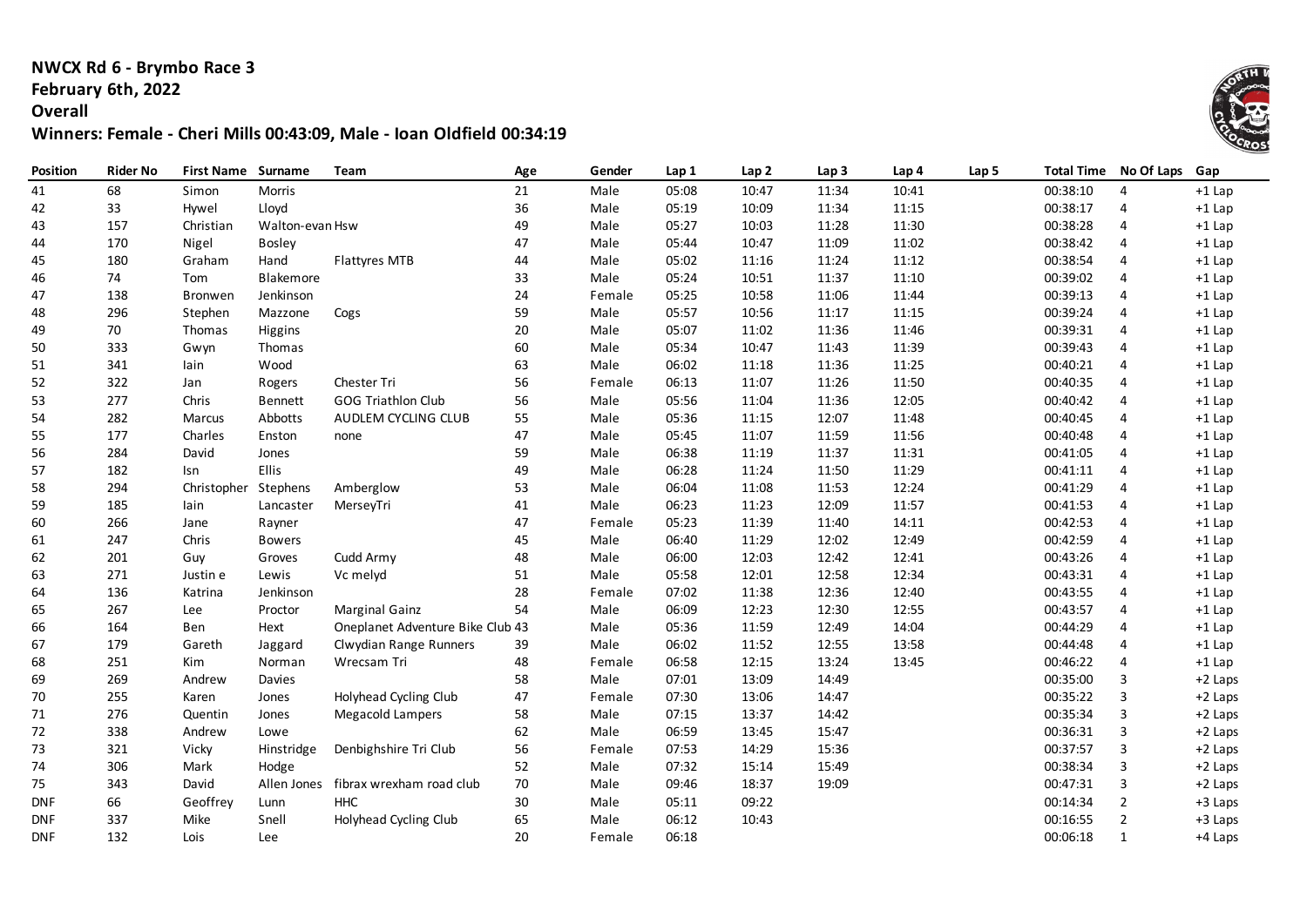### **NWCX Rd 6 - Brymbo Race 3 February 6th, 2022 Adults (Female) Winner: Bronwen Jenkinson 00:39:13**

| <b>Position</b> | <b>Rider No</b> | First Name     | Surname   | Team | Age | Gender | Lap 1 | Lap <sub>2</sub> | Lap 3 | Lap 4 | Lap <sub>5</sub> | <b>Total Time</b> | No Of Laps Gap |         |
|-----------------|-----------------|----------------|-----------|------|-----|--------|-------|------------------|-------|-------|------------------|-------------------|----------------|---------|
|                 | 138             | <b>Bronwen</b> | Jenkinson |      | 24  | ™emale | 05:25 | 10:58            | 11:06 | 11:44 |                  | 00:39:13          |                |         |
|                 | 136             | Katrina        | Jenkinson |      | 28  | Female | 07:02 | 11:38            | 12:36 | 12:40 |                  | 00:43:55          |                | 04:42   |
| <b>DNF</b>      | 132             | Lois           | Lee       |      | 20  | Female | J6:18 |                  |       |       |                  | 00:06:18          |                | +3 Laps |

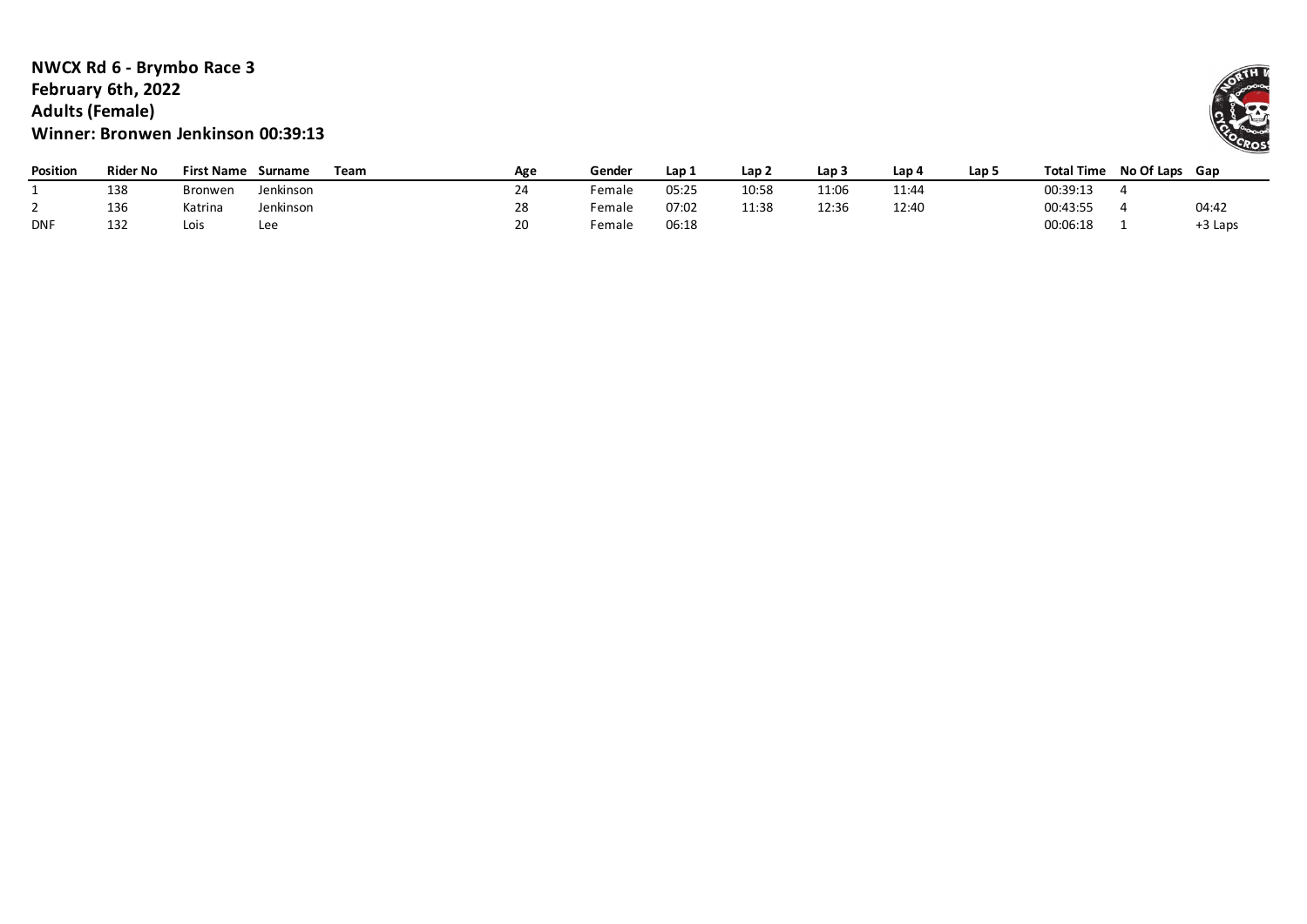### **NWCX Rd 6 - Brymbo Race 3 February 6th, 2022 Adults (Male) Winner: Matthew Marshall 00:35:33**

| Position       | <b>Rider No</b> | <b>First Name</b> | Surname          | Team                      | Age | Gender | Lap 1 | Lap2  | Lap 3 | Lap 4 | Lap 5 | <b>Total Time</b> | No Of Laps Gap |          |
|----------------|-----------------|-------------------|------------------|---------------------------|-----|--------|-------|-------|-------|-------|-------|-------------------|----------------|----------|
|                | 60              | Matthew           | Marshall         |                           | 29  | Male   | 03:28 | 07:30 | 07:52 | 08:29 | 08:14 | 00:35:33          | 5              |          |
| $\overline{2}$ | 49              | Kieran            | Wynne-Cattanach  |                           | 24  | Male   | 03:56 | 07:31 | 08:27 | 08:41 | 08:15 | 00:36:49          | 5              | 01:16    |
| 3              | 51              | Josh              | Matthews         |                           | 28  | Male   | 03:50 | 07:47 | 08:17 | 08:44 | 08:24 | 00:37:02          | 5              | 01:29    |
| 4              | 32              | John              | Isaac            |                           | 34  | Male   | 03:57 | 08:05 | 08:46 | 08:24 | 08:26 | 00:37:38          | 5              | 02:05    |
| 5              | 56              | Tom               | <b>Bruce</b>     |                           | 34  | Male   | 03:54 | 08:09 | 08:39 | 08:50 | 08:35 | 00:38:07          | 5              | 02:34    |
| 6              | 36              | Bevan             | Humphreys        | VC Melyd                  | 39  | Male   | 04:09 | 08:27 | 08:55 | 09:12 | 09:07 | 00:39:49          | 5              | 04:16    |
|                | 39              | Dyfan             | Evans            | <b>FWRC</b>               | 38  | Male   | 04:04 | 08:55 | 09:10 | 09:53 | 09:07 | 00:41:10          | 5              | 05:37    |
| 8              | 64              | Adam              | Morris           | Fibrax Wrexham Roads Club | 19  | Male   | 03:54 | 09:05 | 09:34 | 09:20 | 09:36 | 00:41:30          | 5              | 05:57    |
| 9              | 34              | Daniel            | Jones            |                           | 38  | Male   | 04:25 | 08:42 | 09:33 | 09:37 | 09:24 | 00:41:41          | 5              | 06:08    |
| 10             | 67              | Christopher       | Mann             | Velotik RT                | 20  | Male   | 04:48 | 08:17 | 09:12 | 09:39 | 09:48 | 00:41:44          | 5              | 06:11    |
| 11             | 72              | Daniel            | Hodsdon          |                           | 34  | Male   | 04:45 | 08:38 | 09:25 | 09:53 | 10:39 | 00:43:20          | 5              | 07:47    |
| 12             | 40              | Jonathan          | Tyler            |                           | 38  | Male   | 04:49 | 09:16 | 09:47 | 10:03 | 09:29 | 00:43:24          | .5             | 07:51    |
| 13             | 69              | Tom               | Frater           |                           | 35  | Male   | 05:06 | 09:42 | 10:14 | 10:37 |       | 00:35:39          | 4              | $+1$ Lap |
| 14             | 44              | Ally              | MacPherson       |                           | 38  | Male   | 04:57 | 09:59 | 10:43 | 10:43 |       | 00:36:21          | 4              | $+1$ Lap |
| 15             | 31              | Gareth            | Lee              |                           | 27  | Male   | 05:13 | 10:19 | 10:44 | 10:41 |       | 00:36:57          | 4              | $+1$ Lap |
| 16             | 41              | Luke              | Taylor           | Stolen goat               | 37  | Male   | 05:21 | 09:55 | 11:03 | 11:35 |       | 00:37:54          | 4              | $+1$ Lap |
| 17             | 68              | Simon             | Morris           |                           | 21  | Male   | 05:08 | 10:47 | 11:34 | 10:41 |       | 00:38:10          | 4              | $+1$ Lap |
| 18             | 33              | Hywel             | Lloyd            |                           | 36  | Male   | 05:19 | 10:09 | 11:34 | 11:15 |       | 00:38:17          | 4              | $+1$ Lap |
| 19             | 74              | Tom               | <b>Blakemore</b> |                           | 33  | Male   | 05:24 | 10:51 | 11:37 | 11:10 |       | 00:39:02          | 4              | $+1$ Lap |
| 20             | 70              | Thomas            | Higgins          |                           | 20  | Male   | 05:07 | 11:02 | 11:36 | 11:46 |       | 00:39:31          | 4              | $+1$ Lap |
| <b>DNF</b>     | 66              | Geoffrey          | Lunn             | <b>HHC</b>                | 30  | Male   | 05:11 | 09:22 |       |       |       | 00:14:34          |                | +3 Laps  |

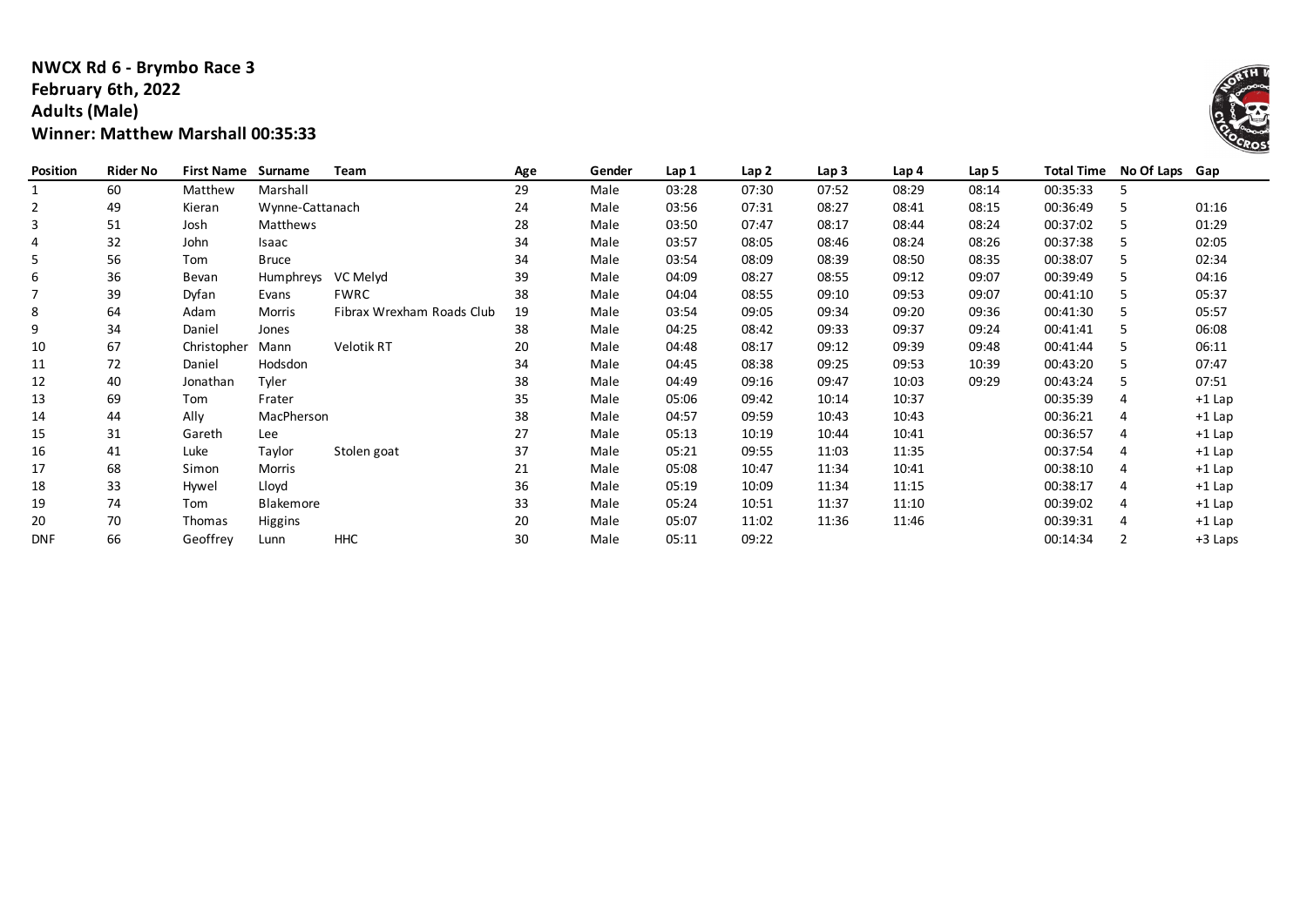**NWCX Rd 6 - Brymbo Race 3 February 6th, 2022 Under 18's (Female) Winner: Holly Bradbrook 00:36:29**

| Position | <b>Rider No</b> | First Name | Surname   | Team             | Age | Gende. | Lap i | Lap : | Lap   | Lap/  | Lap | <b>Total Time</b>        | No Of Laps<br>Gap |
|----------|-----------------|------------|-----------|------------------|-----|--------|-------|-------|-------|-------|-----|--------------------------|-------------------|
|          |                 | Hollv      | Bradbrook | <b>MTRT</b> trek |     | Femal  | 04:5  | 10:01 | 10:41 | 10:50 |     | $\sim$ $\sim$<br>00:36:2 |                   |

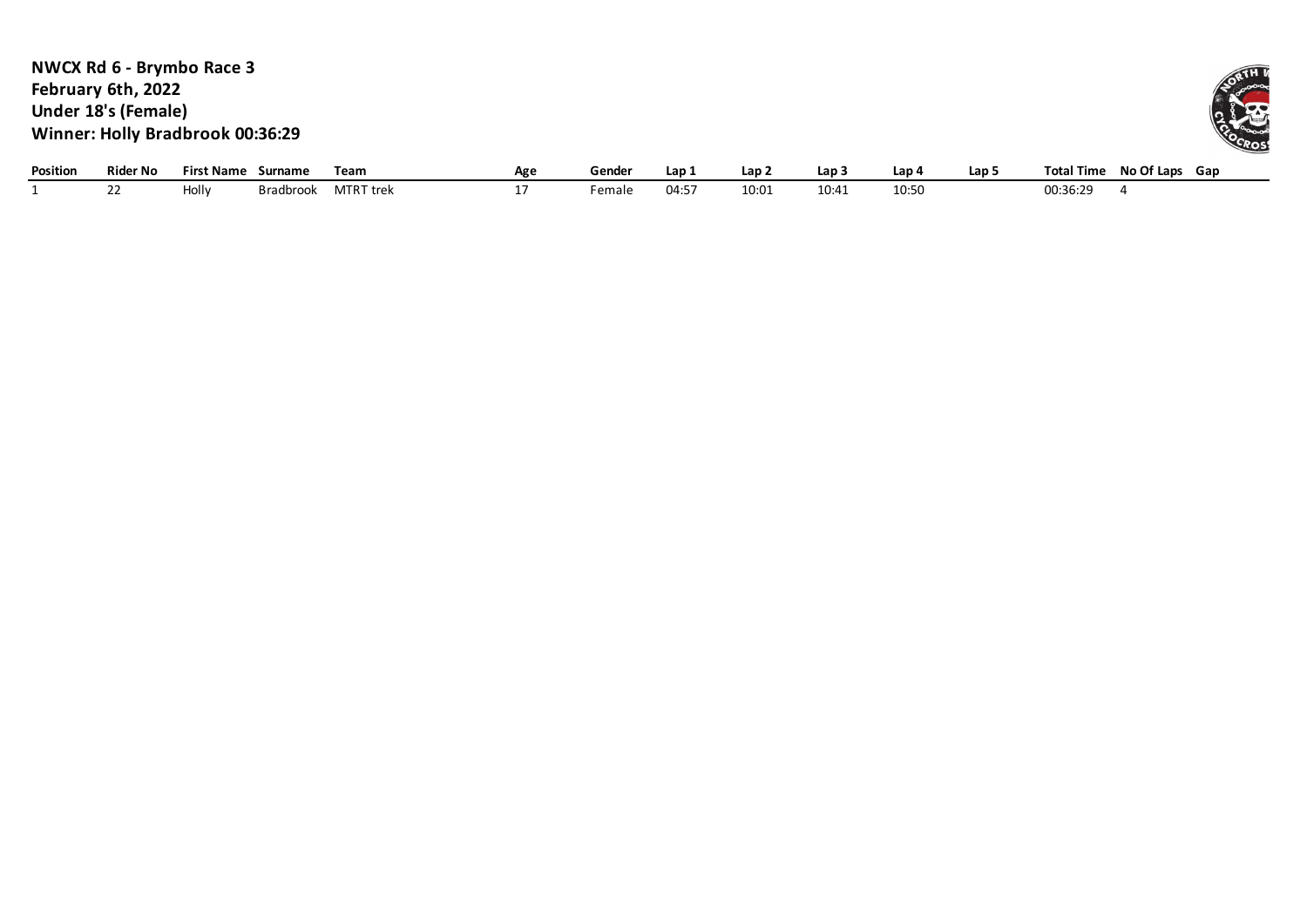### **NWCX Rd 6 - Brymbo Race 3 February 6th, 2022 Under 18's (Male) Winner: Ioan Oldfield 00:34:19**

| <b>Position</b> | <b>Rider No</b> | <b>First Name</b> | <b>Surname</b> | Team                  | Age | Gender | Lap   | Lap 2 | Lap   | ، Lap | Lap!                | <b>Total Time</b> | No Of Laps | Gap   |
|-----------------|-----------------|-------------------|----------------|-----------------------|-----|--------|-------|-------|-------|-------|---------------------|-------------------|------------|-------|
|                 |                 | loan              | Oldfield       | <b>MTRT</b>           | ΤD  | Male   | 03:27 | 07:16 | 07:48 | 07:43 | 08:07               | 00:34:19          |            |       |
|                 |                 | Cain              | Jones          | Holyhead Cycling Club |     | Male   | 04:40 | 09:26 | 09:38 | 10:18 | 11.12<br>. <u>.</u> | 00:45:14          |            | 10:54 |

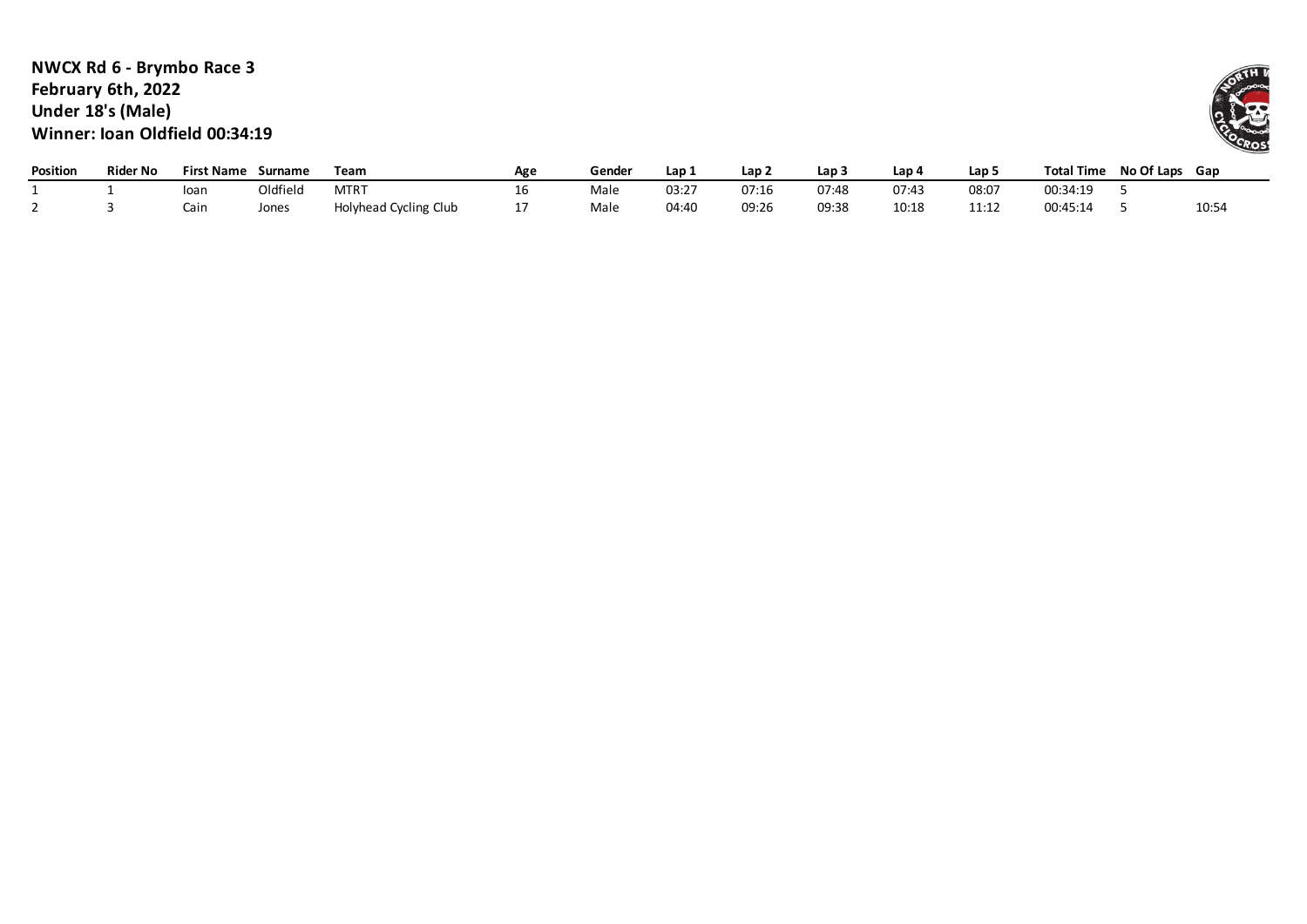### **NWCX Rd 6 - Brymbo Race 3 February 6th, 2022 Vet 40 (Female) Winner: Cheri Mills 00:43:09**

| <b>Position</b> | <b>Rider No</b> | <b>First Name</b> | Surname | Team                  | Age | Gender | Lap 1 | Lap 2 | Lap 3 | Lap 4 | Lap 5 | <b>Total Time</b> | No Of Laps Gap |         |
|-----------------|-----------------|-------------------|---------|-----------------------|-----|--------|-------|-------|-------|-------|-------|-------------------|----------------|---------|
|                 | 252             | Cheri             | Mills   | Wrexham roads club    | 48  | Female | 04:21 | 08:58 | 09:40 | 10:26 | 09:44 | 00:43:09          |                |         |
|                 | 266             | Jane              | Rayner  |                       |     | Female | 05:23 | 11:39 | 11:40 | 14:11 |       | 00:42:53          |                | +1 Lap  |
|                 | 251             | Kim               | Norman  | Wrecsam Tri           | 48  | Female | 06:58 | 12:15 | 13:24 | 13:45 |       | 00:46:22          |                | +1 Lap  |
|                 | 255             | Karen             | Jones   | Holyhead Cycling Club | 47  | Female | 07:30 | 13:06 | 14:47 |       |       | 00:35:22          |                | +2 Laps |

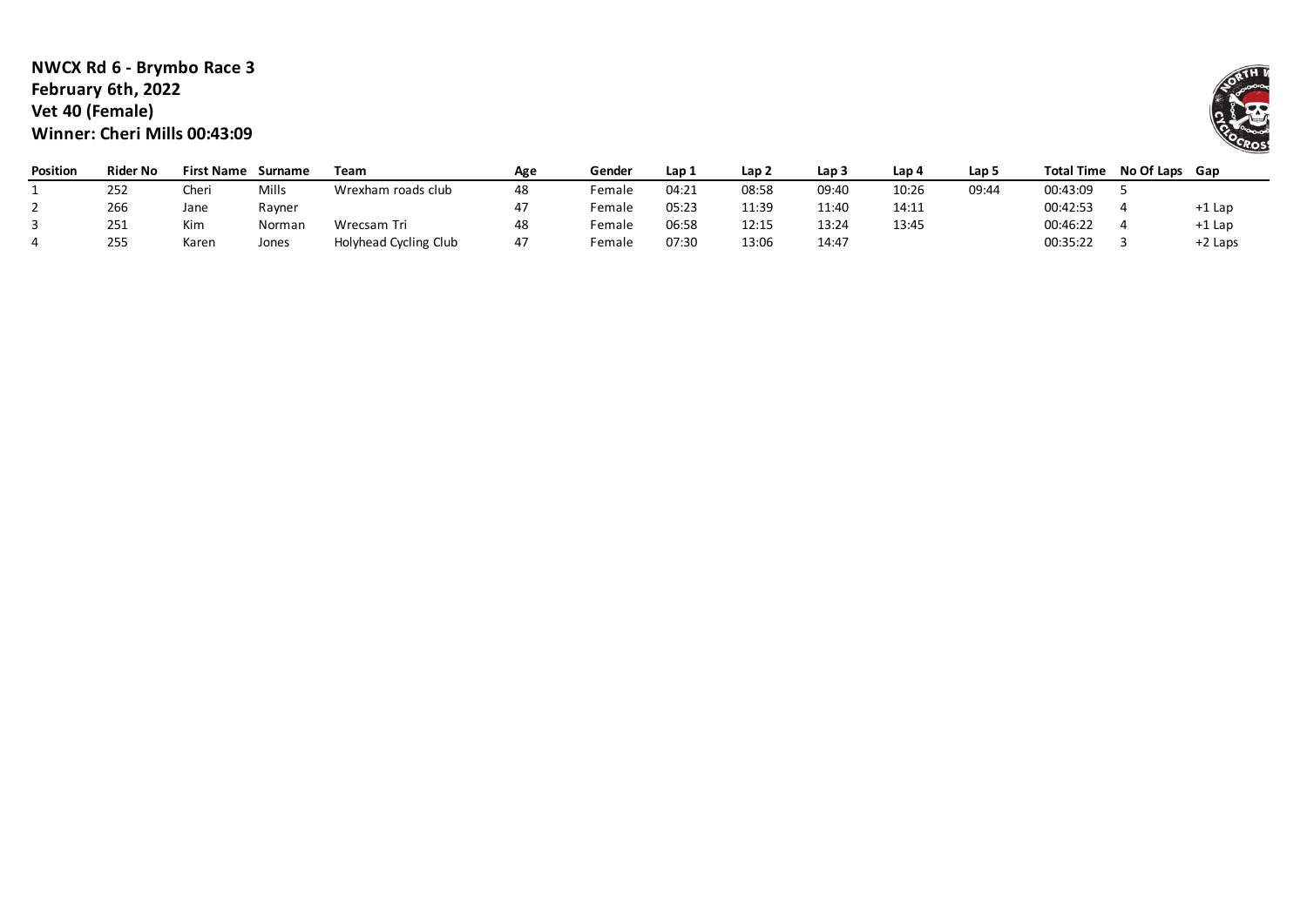# **NWCX Rd 6 - Brymbo Race 3 February 6th, 2022 Vet 40 (Male) Winner: Simon Myatt 00:36:29**

| Position       | <b>Rider No</b> | <b>First Name</b> | Surname         | Team                             | Age | Gender | Lap 1 | Lap <sub>2</sub> | Lap <sub>3</sub> | Lap 4 | Lap 5 | <b>Total Time</b> | No Of Laps Gap |          |
|----------------|-----------------|-------------------|-----------------|----------------------------------|-----|--------|-------|------------------|------------------|-------|-------|-------------------|----------------|----------|
|                | 183             | Simon             | Myatt           |                                  | 41  | Male   | 04:08 | 07:51            | 08:00            | 08:17 | 08:13 | 00:36:29          |                |          |
| $\overline{2}$ | 173             | Dan               | Hurst           | Clwydian Range Runners           | 48  | Male   | 04:05 | 08:32            | 08:57            | 09:09 | 09:34 | 00:40:17          |                | 03:48    |
| 3              | 160             | Steve             | Bowman          | Origin Race Team                 | 44  | Male   | 04:31 | 08:54            | 09:27            | 09:33 | 09:28 | 00:41:53          |                | 05:24    |
| 4              | 158             | Richard           | Baker           | Audlem                           | 45  | Male   | 05:07 | 09:17            | 09:29            | 09:18 | 09:34 | 00:42:45          |                | 06:16    |
| 5              | 166             | Matt              | Spencer         | <b>GWRT</b>                      | 44  | Male   | 04:29 | 09:02            | 09:32            | 09:46 | 10:01 | 00:42:49          |                | 06:20    |
| 6              | 269             | Andrew            | Sherwood        |                                  | 41  | Male   | 04:27 | 09:02            | 09:41            | 10:01 | 09:47 | 00:42:58          |                | 06:29    |
|                | 154             | <b>Ifan</b>       | Richards        | Cyclo Cymru                      | 43  | Male   | 04:37 | 09:46            | 09:45            | 10:02 | 09:39 | 00:43:49          |                | 07:20    |
| 8              | 178             | Barry             | Murphy          | GWRT                             | 42  | Male   | 04:39 | 09:14            | 09:57            | 09:51 | 10:21 | 00:44:03          | 5              | 07:34    |
| 9              | 151             | Neil              | Upton           |                                  | 42  | Male   | 04:17 | 09:08            | 09:57            | 10:19 | 10:39 | 00:44:20          |                | 07:51    |
| 10             | 187             | Jake              | Lomax           |                                  | 47  | Male   | 05:00 | 10:04            | 10:15            | 10:32 |       | 00:35:51          | 4              | $+1$ Lap |
| 11             | 157             | Christian         | Walton-evan Hsw |                                  | 49  | Male   | 05:27 | 10:03            | 11:28            | 11:30 |       | 00:38:28          | 4              | $+1$ Lap |
| 12             | 170             | Nigel             | <b>Bosley</b>   |                                  | 47  | Male   | 05:44 | 10:47            | 11:09            | 11:02 |       | 00:38:42          | 4              | $+1$ Lap |
| 13             | 180             | Graham            | Hand            | <b>Flattyres MTB</b>             | 44  | Male   | 05:02 | 11:16            | 11:24            | 11:12 |       | 00:38:54          | 4              | $+1$ Lap |
| 14             | 177             | Charles           | Enston          | none                             | 47  | Male   | 05:45 | 11:07            | 11:59            | 11:56 |       | 00:40:48          | 4              | $+1$ Lap |
| 15             | 182             | Isn               | <b>Ellis</b>    |                                  | 49  | Male   | 06:28 | 11:24            | 11:50            | 11:29 |       | 00:41:11          | 4              | $+1$ Lap |
| 16             | 185             | lain              | Lancaster       | MerseyTri                        | 41  | Male   | 06:23 | 11:23            | 12:09            | 11:57 |       | 00:41:53          | 4              | $+1$ Lap |
| 17             | 247             | Chris             | <b>Bowers</b>   |                                  | 45  | Male   | 06:40 | 11:29            | 12:02            | 12:49 |       | 00:42:59          | 4              | $+1$ Lap |
| 18             | 201             | Guy               | Groves          | Cudd Army                        | 48  | Male   | 06:00 | 12:03            | 12:42            | 12:41 |       | 00:43:26          | 4              | $+1$ Lap |
| 19             | 164             | Ben               | Hext            | Oneplanet Adventure Bike Club 43 |     | Male   | 05:36 | 11:59            | 12:49            | 14:04 |       | 00:44:29          | 4              | $+1$ Lap |
| 20             | 179             | Gareth            | Jaggard         | Clwydian Range Runners           | 39  | Male   | 06:02 | 11:52            | 12:55            | 13:58 |       | 00:44:48          | 4              | $+1$ Lap |

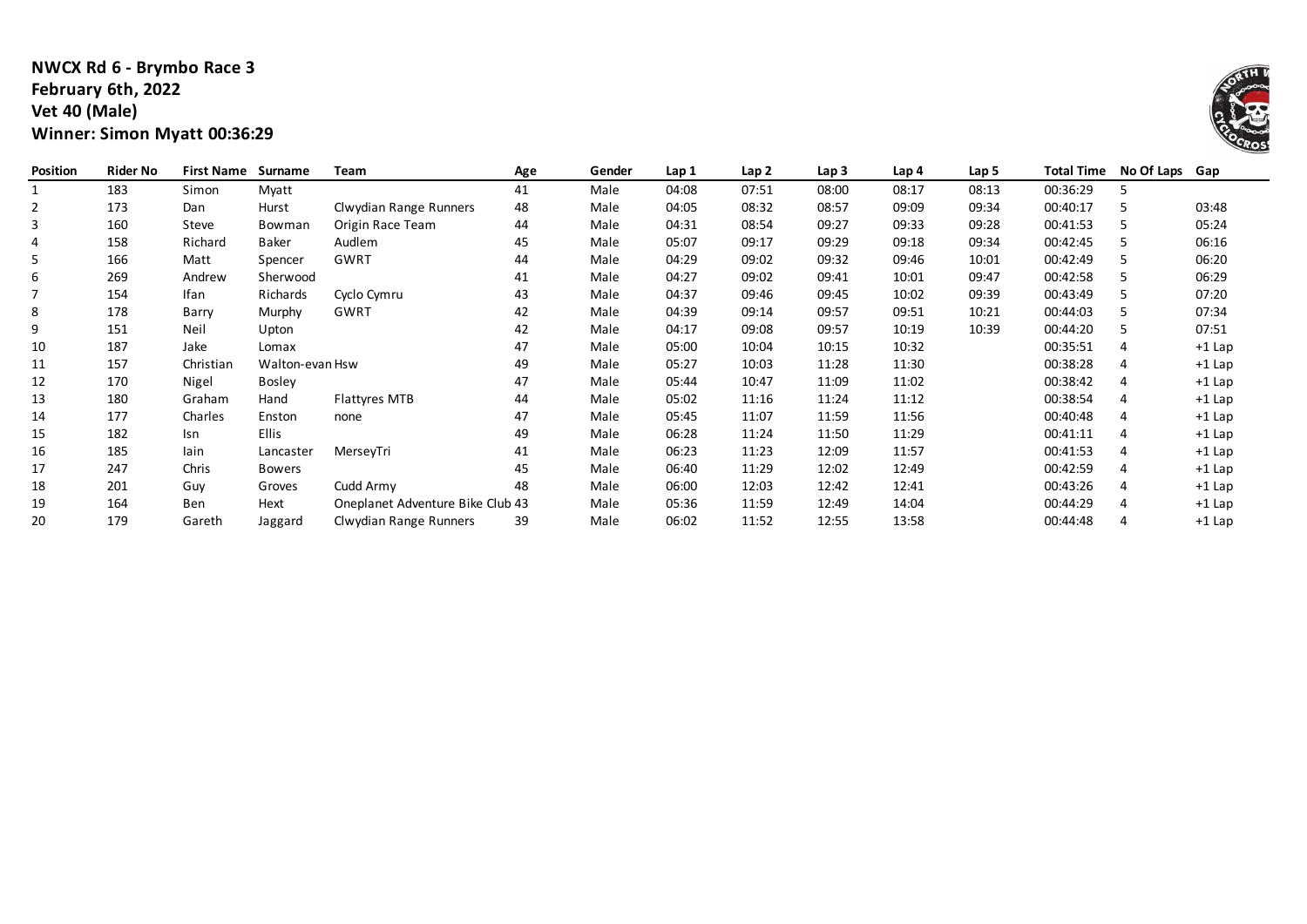# **NWCX Rd 6 - Brymbo Race 3 February 6th, 2022 Vet 50 (Female) Winner: Jan Rogers 00:40:35**

| <b>Position</b> | Rider No    | <b>First Name</b> | Surname    | Team                  | Age                            | Gende  | Lap   | Lap ∠         | Lap   | Lap (          | Lap ! | <b>Total Time</b> | No Of Laps Gap |       |
|-----------------|-------------|-------------------|------------|-----------------------|--------------------------------|--------|-------|---------------|-------|----------------|-------|-------------------|----------------|-------|
|                 | ววว<br>---  | Jan               | Rogers     | hester Tri            | $\overline{\phantom{0}}$<br>סכ | Female | 06:13 | 11.07<br>11.U | 11:26 | 11.51<br>⊥⊥.טי |       | 00:40:35          |                |       |
|                 | 221<br>34 T | Vicky             | Hinstridge | Denbighshire Tri Club | 56                             | Female | 07:53 | 14:29         | 15:36 |                |       | 00:37:57          |                | 1 Lap |

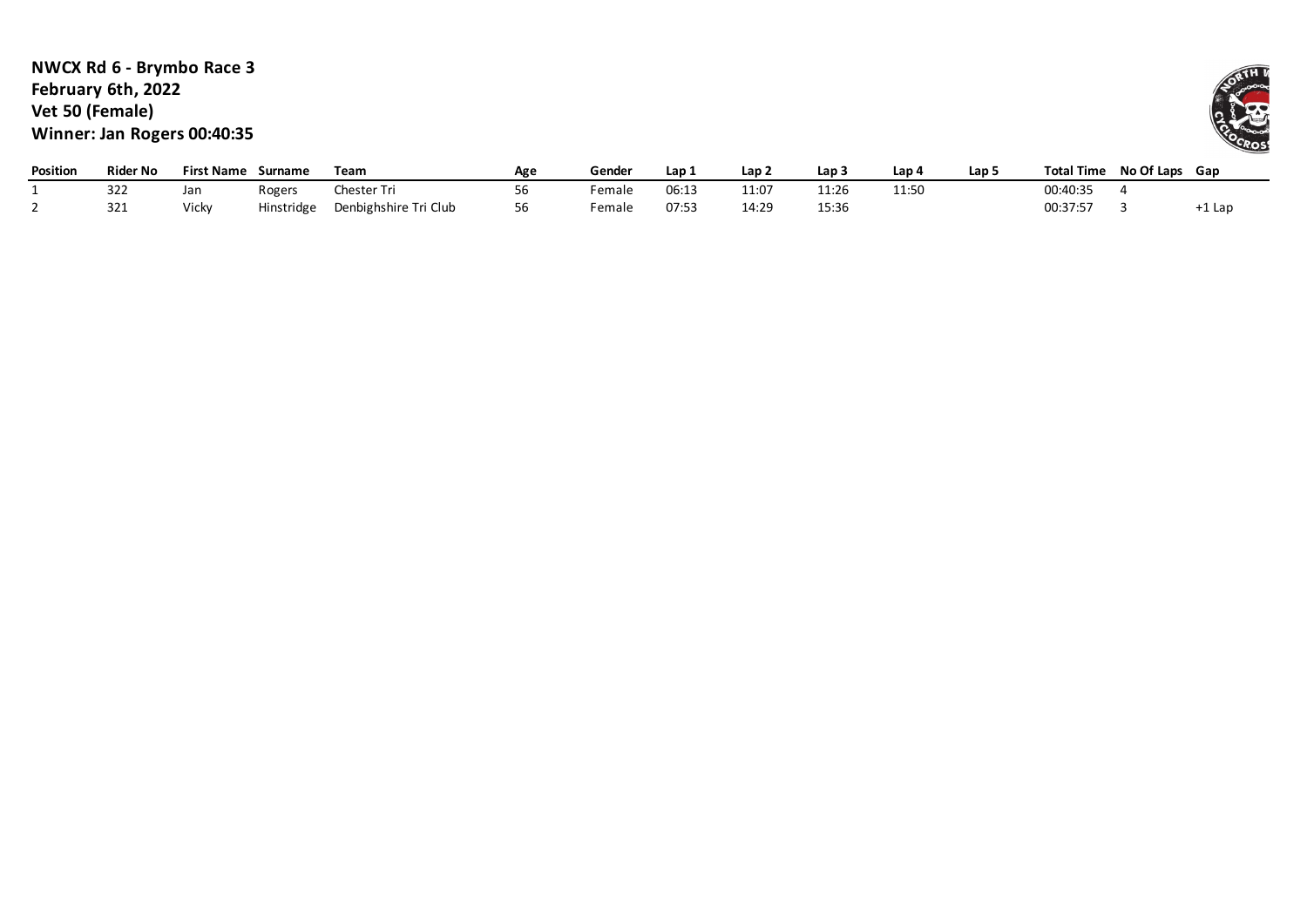### **NWCX Rd 6 - Brymbo Race 3 February 6th, 2022 Vet 50 (Male) Winner: Steven Henshall 00:36:05**

| Position | <b>Rider No</b> | <b>First Name</b> | Surname        | Team                      | Age | Gender | Lap 1 | Lap <sub>2</sub> | Lap <sub>3</sub> | Lap 4 | Lap 5 | <b>Total Time</b> | No Of Laps Gap |           |
|----------|-----------------|-------------------|----------------|---------------------------|-----|--------|-------|------------------|------------------|-------|-------|-------------------|----------------|-----------|
|          | 268             | Steven            | Henshall       | Port Sunlight Wheelers    | 51  | Male   | 03:46 | 07:50            | 08:11            | 08:12 | 08:06 | 00:36:05          |                |           |
| 2        | 285             | Gavin             | <b>Brookes</b> |                           | 51  | Male   | 04:44 | 08:45            | 09:21            | 09:23 | 09:12 | 00:41:24          |                | 05:19     |
| 3        | 270             | Craig             | Tabiner        | Port Sunlight Wheelers    | 52  | Male   | 04:31 | 08:40            | 09:19            | 09:33 | 09:34 | 00:41:36          |                | 05:31     |
| 4        | 281             | Robert            | Allen          | Leisure Lakes Bikes       | 56  | Male   | 04:33 | 08:53            | 09:27            | 09:35 | 09:39 | 00:42:08          |                | 06:03     |
| 5        | 279             | Brian             | Wills          |                           | 50  | Male   | 04:31 | 09:32            | 09:36            | 10:00 | 09:45 | 00:43:23          |                | 07:18     |
| 6        | 274             | Peter             | Hughes         |                           | 55  | Male   | 05:10 | 09:55            | 10:09            | 10:05 |       | 00:35:20          | 4              | $+1$ Lap  |
| 7        | 291             | George            | Peers          |                           | 53  | Male   | 04:59 | 10:01            | 10:22            | 10:35 |       | 00:35:57          | 4              | $+1$ Lap  |
| 8        | 296             | Stephen           | Mazzone        | Cogs                      | 59  | Male   | 05:57 | 10:56            | 11:17            | 11:15 |       | 00:39:24          | 4              | $+1$ Lap  |
| 9        | 277             | Chris             | <b>Bennett</b> | <b>GOG Triathlon Club</b> | 56  | Male   | 05:56 | 11:04            | 11:36            | 12:05 |       | 00:40:42          | 4              | $+1$ Lap  |
| 10       | 282             | Marcus            | Abbotts        | AUDLEM CYCLING CLUB       | 55  | Male   | 05:36 | 11:15            | 12:07            | 11:48 |       | 00:40:45          | 4              | $+1$ Lap  |
| 11       | 284             | David             | Jones          |                           | 59  | Male   | 06:38 | 11:19            | 11:37            | 11:31 |       | 00:41:05          | 4              | $+1$ Lap  |
| 12       | 294             | Christopher       | Stephens       | Amberglow                 | 53  | Male   | 06:04 | 11:08            | 11:53            | 12:24 |       | 00:41:29          | 4              | $+1$ Lap  |
| 13       | 271             | Justin e          | Lewis          | Vc melyd                  | 51  | Male   | 05:58 | 12:01            | 12:58            | 12:34 |       | 00:43:31          | 4              | $+1$ Lap  |
| 14       | 267             | Lee               | Proctor        | Marginal Gainz            | 54  | Male   | 06:09 | 12:23            | 12:30            | 12:55 |       | 00:43:57          | 4              | $+1$ Lap  |
| 15       | 269             | Andrew            | Davies         |                           | 58  | Male   | 07:01 | 13:09            | 14:49            |       |       | 00:35:00          | 3              | $+2$ Laps |
| 16       | 276             | Quentin           | Jones          | Megacold Lampers          | 58  | Male   | 07:15 | 13:37            | 14:42            |       |       | 00:35:34          | 3              | $+2$ Laps |
| 17       | 306             | Mark              | Hodge          |                           | 52  | Male   | 07:32 | 15:14            | 15:49            |       |       | 00:38:34          |                | $+2$ Laps |